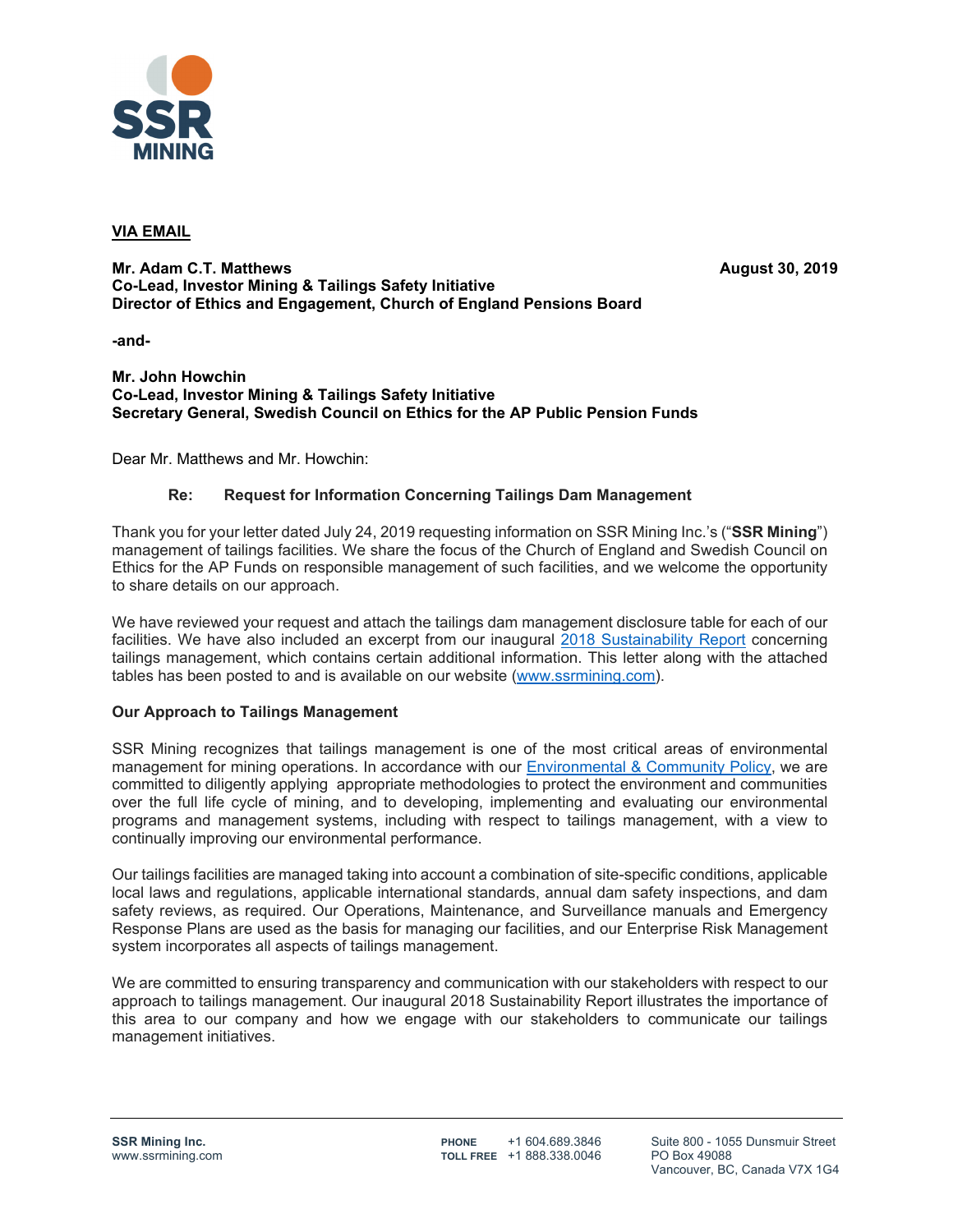### *SSR Mining's Tailings Facilities*

SSR Mining manages the following tailings facilities located at each of our operations:

| <b>Operation (Jurisdiction)</b> | <b>Facility</b>                                                   | <b>Status</b>                        |
|---------------------------------|-------------------------------------------------------------------|--------------------------------------|
|                                 | Triangle Lake Tailings Storage Facility<br>(see Table 1 attached) | Active                               |
| Seabee Gold Operation (Canada)  | East Lake Tailings Storage Facility<br>(see Table 2 attached)     | Active                               |
| Marigold Mine (United States)   | <b>Tailings Storage Facility</b><br>(see Table 3 attached)        | Inactive                             |
| Puna Operations (Argentina)     | Pirquitas Tailings Dam<br>(see Table 4 attached)                  | Inactive<br>(used for water storage) |

All of our facilities are wholly-owned except for the Pirquitas tailings dam at our 75% owned and operated Puna Operations joint venture. The tailings management facilities at our Seabee Gold Operation, Triangle Lake and East Lake, are active. The tailings management facility at our Marigold mine has been closed for over 20 years. We ceased to use our Puna Operations tailings management facility in early 2019, and tailings at Puna Operations are now deposited into a previously mined open pit with no dams. We have no dams which are constructed using the upstream method.

### *Independent Reviews and Monitoring*

A qualified, licensed, and experienced external engineer of record is assigned to each of our active and inactive tailings facilities. Our independent engineers review our facilities at the design, operations, and closure stages, and complete annual inspections. These reviews assess the stability and structural integrity of our tailings facilities, and note any improvements that should be made in order to further mitigate risks.

To ensure safe operations, we also have daily monitoring at our active tailings management facilities. This includes the use of leading best practice standards in the form of inclinometers, piezometers and monitoring prisms, and trained staff inspections.

### **Tailings Management Initiatives**

As set forth in our 2018 Sustainability Report, in 2019, we have committed to developing an enterpriselevel tailings management policy and augment our existing third-party reviews of our tailings facilities by establishing an Independent Tailings Review Board (the "**ITRB**"). The mandate of the ITRB will be to review and assess the management and condition of our facilities. The ITRB will be comprised of recognized experts from relevant disciplines including geotechnical, water, and mine closure. We will also review the requirements for adopting the Mining Association of Canada's Tailings Management Protocol for our facilities.

### **Certification**

The information provided within this disclosure is true to the best of our knowledge, based on our governance, technical, and review systems.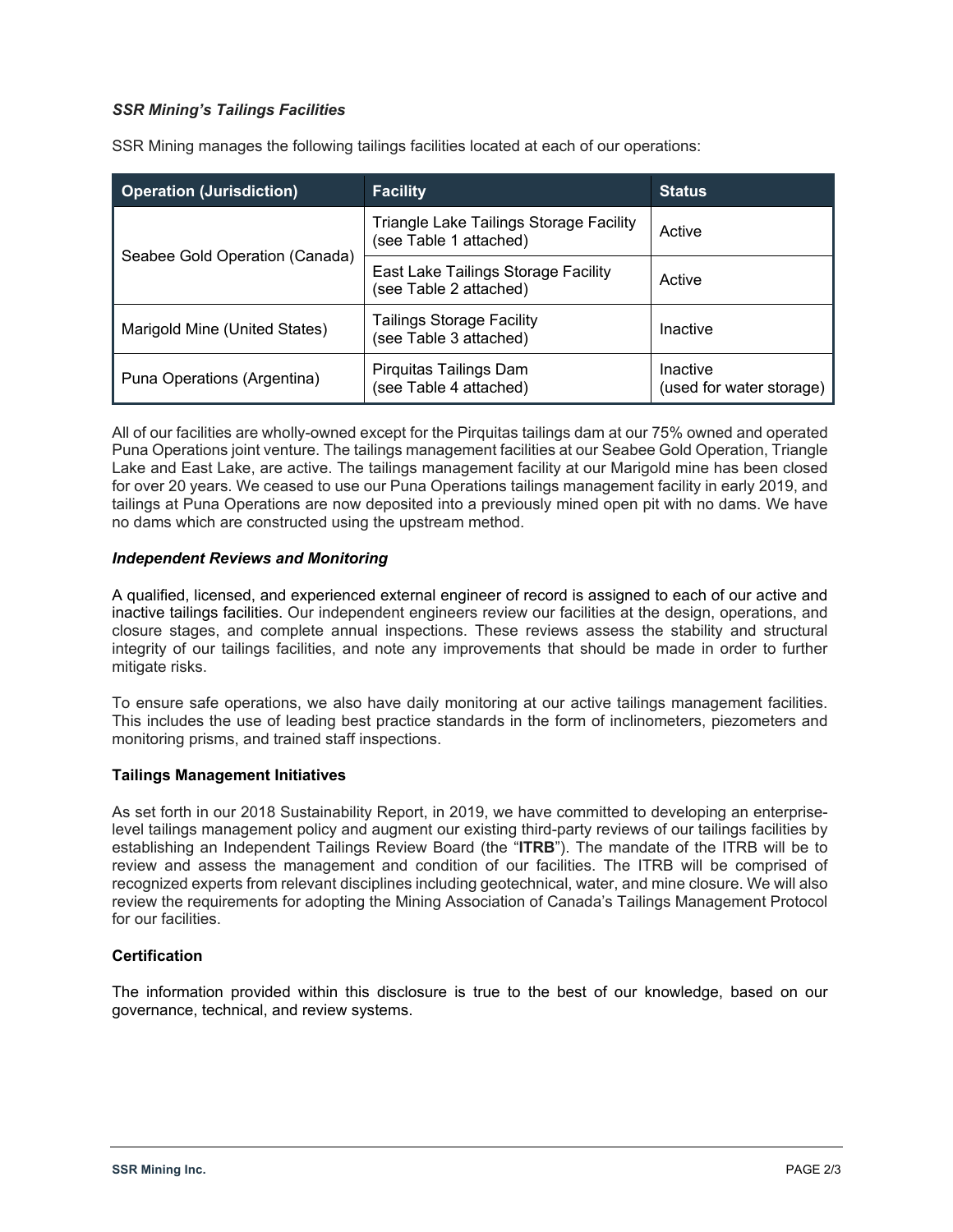We would like to thank you and the other participants for your commitment to this important initiative. We are fully supportive and believe that the end result will foster greater transparency with our communities and promote higher standards for the industry.

Yours sincerely,

### **SSR MINING INC.**

Paul Benson President and Chief Executive Officer

cc: Mike Anglin, Chair of the Board Tim Bekhuys, Vice President, Environment and Community Matthew Langford, Corporate Counsel

Attachments:

- 1. Summary of Tailings Management at SSR Mining Inc. (excerpt from 2018 Sustainability Report)
- 2. SSR Mining Inc. Tailings Dam Management Disclosure Tables (August 2019)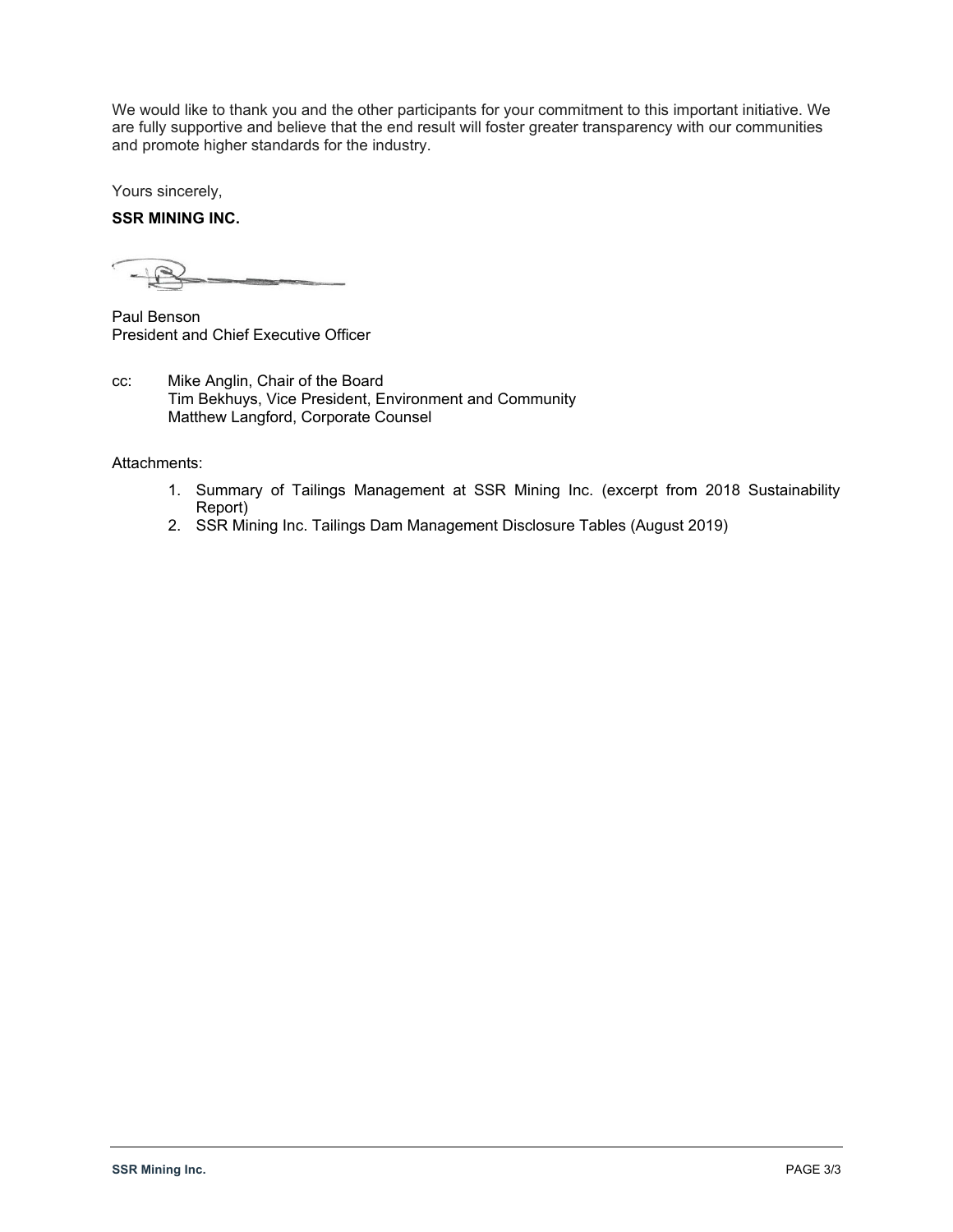# TAILINGS MANAGEMENT



Tailings management, dealing with the residue from minerals processing, is one of the most critical areas of environmental management for mining operations. It continues to receive global attention and we treat it very seriously. Notably, there is a renewed emphasis on the part of mining companies – and the mining sector as a whole – to demonstrate to stakeholders that they are managing their tailings facilities responsibly.

Our operations manage their tailings facilities according to site-specific conditions and applicable local laws and regulations as well as applicable international standards. Tailings management is a key component of EIAs and corresponding management plans.

At the Seabee Gold Operation, we use two tailings management facilities (TMF), namely the East Lake TMF and the Triangle Lake TMF. Tailings deposition alternates between the two facilities with summer deposition occurring in the former and winter deposition occurring in the latter. We will be expanding the Triangle Lake TMF beginning in 2019 with expected completion in 2020.

We operate the Seabee Gold Operation facilities in accordance with a Tailings Operation Maintenance and Surveillance Manual, which was developed by recognized independent engineering experts. We also follow the Canadian Dam Association Safety Guidelines.

We continue to operate our existing TMF at the Pirquitas facilities. The TMF serves as a backup to the pit disposal and we may use it as a water treatment pond.

In 2017, we installed a water treatment plant at the East Lake TMF to treat and settle the solids and separate the water at both of the TMFs. We use an extensive treatment process to treat water to the acceptable provincial levels, as defined in the Saskatchewan Environmental Quality Standards for Surface Water. The treated water discharges to a settling pond, which flows through a series of wetlands before discharging to the northern arm of Laonil Lake.

At Puna Operations, we optimized the design of the

#### TABLE 10. TAILINGS VOLUMES

In 2006, the Marigold mine became the first mine in the world to become certified under the International Cyanide Management Code "<br>" (ICMC). The mine continues to maintain certification under the ICMC.  $\begin{bmatrix} 1 \\ 2 \end{bmatrix}$ 

| <b>OPERATION</b>       | (m <sup>3</sup> ) |
|------------------------|-------------------|
| Seabee Gold Operation  | 195.555           |
| <b>Puna Operations</b> | 756,191           |

None of our operations use upstream tailings "<br>" dam construction.<br>"The same of the same of the same of the same of the same of the same of the same of the same of the same of the same of the same of the same of the same of the same of the same of the same of the same of Throughout 2019, we will develop an enterprise-level tailings management policy. In addition, we will augment existing third-party reviews of tailings facilities with a formal Independent Tailings Review Board. The mandate of this review board will be to review and assess the management and condition of our TMFs. The review board will be comprised of recognized experts from relevant disciplines including geotechnical, water, and mine closure. Lastly, we will review the requirements for adopting the MAC Tailings Management Protocol.

operations to reduce costs, limit our overall environmental footprint, and minimize the potential impacts on the environment. Specifically, we process ore from the Chinchillas mine at the existing Pirquitas facilities and dispose tailings in the mined-out Pirquitas pit. This approach eliminated the need for constructing an expanded TMF, which reduces our overall environmental footprint. The reagent scheme used for processing Chinchillas ore avoids the use of cyanide in the lead flotation stage, thus eliminating any cyanide concerns within the tailings.

The Marigold mine became a heap leach operation in 1994 at which time the TMF was decommissioned and reclaimed. The only remaining activity concerning the TMF is ongoing well monitoring.

In 2006, the Marigold mine became the first mine in the world to be certified under the International Cyanide Management Code (ICMC). The mine continues to maintain certification under the ICMC.

We conduct extensive monitoring at all of our TMFs as part of our regular environmental monitoring programs. In 2018, we were in full compliance with all internal and external requirements.

The following table provides an overview of the quantity of tailings we produced at our operations in 2018.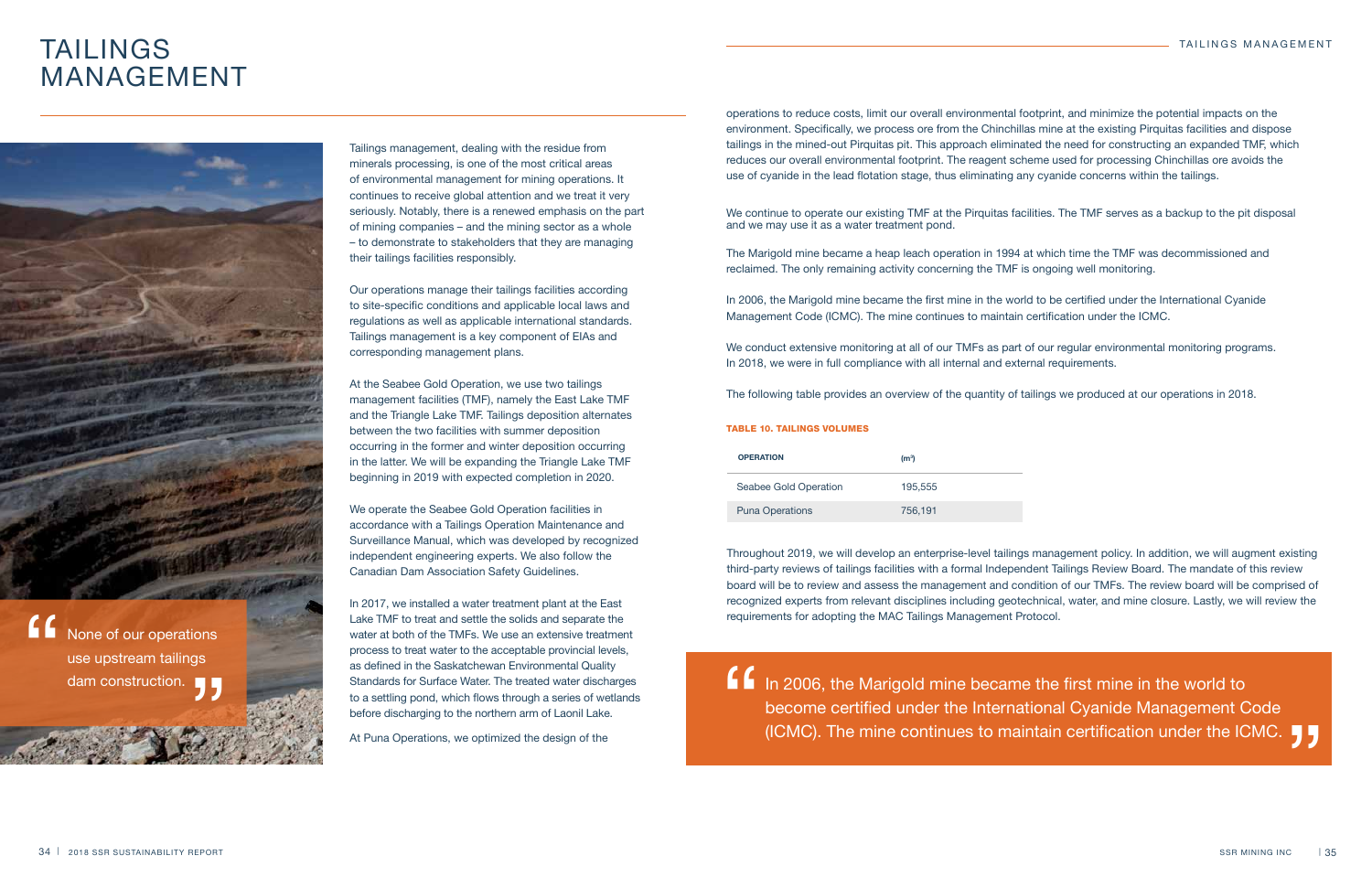

## **Tailings Dam Management (August 2019)**

| Table 1 - Seabee Gold Operation, Triangle Lake Tailings Storage Facility |  |  |
|--------------------------------------------------------------------------|--|--|
|                                                                          |  |  |

| <b>Disclosure</b>                                                                                                                                                                                                                                                       | <b>Answer</b>                                                                                                                                                                                                                                                          |
|-------------------------------------------------------------------------------------------------------------------------------------------------------------------------------------------------------------------------------------------------------------------------|------------------------------------------------------------------------------------------------------------------------------------------------------------------------------------------------------------------------------------------------------------------------|
| 1. "Tailings Dam" Name/identifier                                                                                                                                                                                                                                       | Seabee Mine, Triangle Lake TSF - 2 dams and 2 saddle dikes                                                                                                                                                                                                             |
| 2. Location                                                                                                                                                                                                                                                             | N 55 41' 25.38" / W 103 34' 45.54"                                                                                                                                                                                                                                     |
| 3. Ownership                                                                                                                                                                                                                                                            | SGO Mining Inc., a wholly-owned subsidiary of SSR Mining                                                                                                                                                                                                               |
| 4. Status                                                                                                                                                                                                                                                               | Active                                                                                                                                                                                                                                                                 |
| 5. Date of initial operation                                                                                                                                                                                                                                            | 2004                                                                                                                                                                                                                                                                   |
| 6. Is the Dam currently operated or closed as per currently<br>approved design?                                                                                                                                                                                         | Currently operated                                                                                                                                                                                                                                                     |
| 7. Raising Method                                                                                                                                                                                                                                                       | Modified centreline                                                                                                                                                                                                                                                    |
| 8. Current Maximum Height                                                                                                                                                                                                                                               | 19 <sub>m</sub>                                                                                                                                                                                                                                                        |
| 9. Current Tailings Storage Impoundment Volume                                                                                                                                                                                                                          | 3.84 Mt or 2.75 Mm <sup>3</sup>                                                                                                                                                                                                                                        |
| 10. Planned Tailings Storage Impoundment Volume in 5<br>years' time                                                                                                                                                                                                     | Estimated 5.59 Mt or 4.00 $\text{Mm}^3$                                                                                                                                                                                                                                |
| 11. Most recent Independent Expert Review                                                                                                                                                                                                                               | January 2019                                                                                                                                                                                                                                                           |
| 12. Do you have full and complete relevant engineering<br>records including design, construction,<br>operation,<br>maintenance and/or closure.                                                                                                                          | Yes                                                                                                                                                                                                                                                                    |
| 13. What is your hazard categorisation of this facility, based<br>on consequence of failure?                                                                                                                                                                            | High                                                                                                                                                                                                                                                                   |
| 14. What guideline do you follow for the classification<br>system?                                                                                                                                                                                                      | Canadian Dam Association Consequence Classification Ratings for<br>Dams                                                                                                                                                                                                |
| 15. Has this facility, at any point in its history, failed to be<br>confirmed or certified as stable, or experienced notable<br>stability concerns, as identified by an independent<br>engineer (even if later certified as stable by the same or a<br>different firm). | No                                                                                                                                                                                                                                                                     |
| 16. Do you have internal/in house engineering specialist<br>oversight of this facility? Or do you have external<br>engineering support for this purpose?                                                                                                                | Internal and external (SRK Consulting) engineers                                                                                                                                                                                                                       |
| 17. Has a formal analysis of the downstream impact on<br>communities, ecosystems and critical infrastructure in the<br>event of catastrophic failure been undertaken and to reflect<br>final conditions? If so, when did this assessment take<br>place?                 | Yes (2019)                                                                                                                                                                                                                                                             |
| 18. Is there a) a closure plan in place for this dam, and b)<br>does it include long term monitoring?                                                                                                                                                                   | Yes and yes                                                                                                                                                                                                                                                            |
| 19. Have you, or do you plan to assess your tailings<br>facilities against the impact of more regular extreme<br>weather events as a result of climate change, e.g. over the<br>next two years?                                                                         | Yes, we have committed to assessing climate-related risks to<br>determine the resiliency to changing climatic conditions at all our<br>operations. Please see section on Energy and Greenhouse Gas<br>Emissions in our 2018 Sustainability Report for further details. |
| 20. Any other relevant information and supporting<br>documentation.                                                                                                                                                                                                     | Please see our <i>Environmental &amp; Community Policy</i> and 2018<br><b>Sustainability Report (including section on Tailings Management)</b><br>for further information.                                                                                             |

TOLL FREE +1 888.338.0046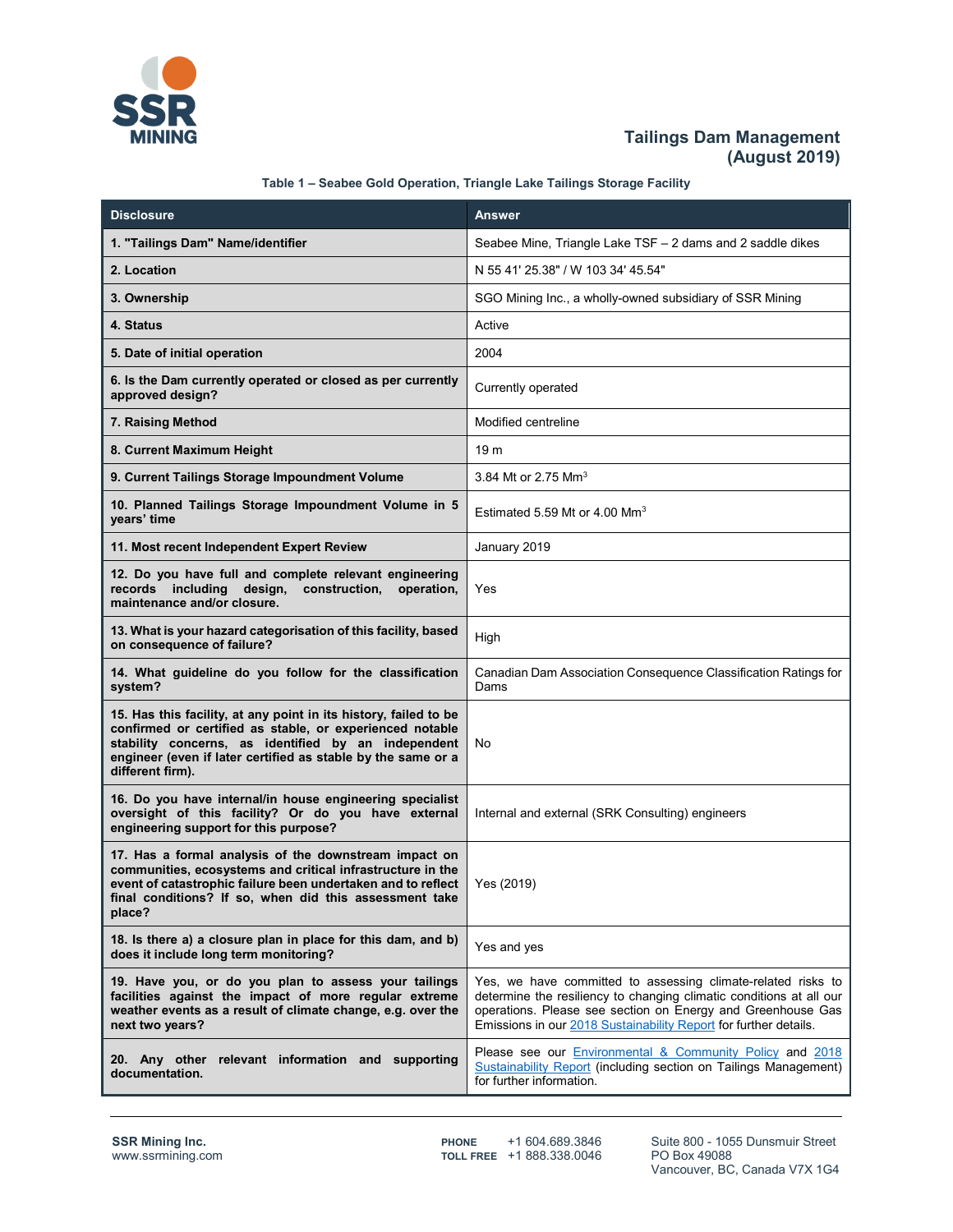| <b>Disclosure</b>                                                                                                                                                                                                                                                       | <b>Answer</b>                                                                                                                                                                                                                                                          |
|-------------------------------------------------------------------------------------------------------------------------------------------------------------------------------------------------------------------------------------------------------------------------|------------------------------------------------------------------------------------------------------------------------------------------------------------------------------------------------------------------------------------------------------------------------|
| 1. "Tailings Dam" Name/identifier                                                                                                                                                                                                                                       | Seabee Mine, East Lake TSF - 3 concrete perimeter dams                                                                                                                                                                                                                 |
| 2. Location                                                                                                                                                                                                                                                             | N 55 41' 24.16" / W 103 35' 32.08"                                                                                                                                                                                                                                     |
| 3. Ownership                                                                                                                                                                                                                                                            | SGO Mining Inc., a wholly-owned subsidiary of SSR Mining                                                                                                                                                                                                               |
| 4. Status                                                                                                                                                                                                                                                               | Active (tailings deposition and water storage)                                                                                                                                                                                                                         |
| 5. Date of initial operation                                                                                                                                                                                                                                            | 1991                                                                                                                                                                                                                                                                   |
| 6. Is the Dam currently operated or closed as per currently<br>approved design?                                                                                                                                                                                         | Currently operated                                                                                                                                                                                                                                                     |
| 7. Raising Method                                                                                                                                                                                                                                                       | Concrete dams are centreline                                                                                                                                                                                                                                           |
| 8. Current Maximum Height                                                                                                                                                                                                                                               | 8 m                                                                                                                                                                                                                                                                    |
| 9. Current Tailings Storage Impoundment Volume                                                                                                                                                                                                                          | 3.75 Mt or 2.55 Mm <sup>3</sup>                                                                                                                                                                                                                                        |
| 10. Planned Tailings Storage Impoundment Volume in 5<br>years' time                                                                                                                                                                                                     | Estimated 4.19 Mt or 2.86 Mm <sup>3</sup>                                                                                                                                                                                                                              |
| 11. Most recent Independent Expert Review                                                                                                                                                                                                                               | January 2019                                                                                                                                                                                                                                                           |
| 12. Do you have full and complete relevant engineering<br>records including design,<br>construction.<br>operation,<br>maintenance and/or closure.                                                                                                                       | Yes                                                                                                                                                                                                                                                                    |
| 13. What is your hazard categorisation of this facility,<br>based on consequence of failure?                                                                                                                                                                            | Significant                                                                                                                                                                                                                                                            |
| 14. What guideline do you follow for the classification<br>system?                                                                                                                                                                                                      | Canadian Dam Association Consequence Classification Ratings for<br>Dams                                                                                                                                                                                                |
| 15. Has this facility, at any point in its history, failed to be<br>confirmed or certified as stable, or experienced notable<br>stability concerns, as identified by an independent<br>engineer (even if later certified as stable by the same or a<br>different firm). | <b>No</b>                                                                                                                                                                                                                                                              |
| 16. Do you have internal/in house engineering specialist<br>oversight of this facility? Or do you have external<br>engineering support for this purpose?                                                                                                                | Internal and external (SRK Consulting) engineers                                                                                                                                                                                                                       |
| 17. Has a formal analysis of the downstream impact on<br>communities, ecosystems and critical infrastructure in the<br>event of catastrophic failure been undertaken and to reflect<br>final conditions? If so, when did this assessment take<br>place?                 | Yes (2019)                                                                                                                                                                                                                                                             |
| 18. Is there a) a closure plan in place for this dam, and b)<br>does it include long term monitoring?                                                                                                                                                                   | Yes and yes                                                                                                                                                                                                                                                            |
| 19. Have you, or do you plan to assess your tailings<br>facilities against the impact of more regular extreme<br>weather events as a result of climate change, e.g. over the<br>next two years?                                                                         | Yes, we have committed to assessing climate-related risks to<br>determine the resiliency to changing climatic conditions at all our<br>operations. Please see section on Energy and Greenhouse Gas<br>Emissions in our 2018 Sustainability Report for further details. |
| 20. Any other relevant information and supporting<br>documentation.                                                                                                                                                                                                     | Please see our <b>Environmental &amp; Community Policy</b> and 2018<br><b>Sustainability Report (including section on Tailings Management)</b><br>for further information.                                                                                             |

### **Table 2 – Seabee Gold Operation, East Lake Tailings Storage Facility**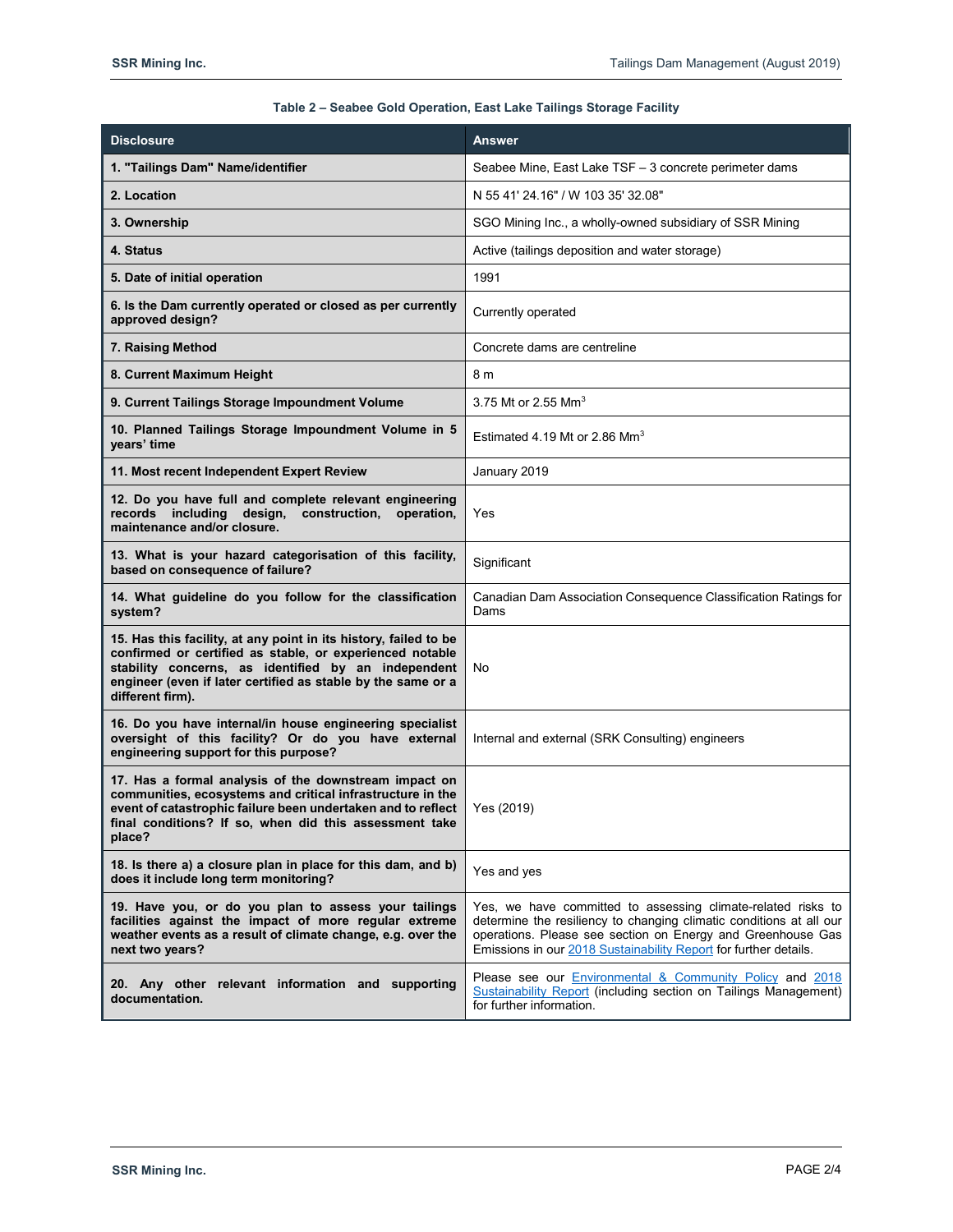### **Table 3 – Marigold Mine, Tailings Storage Facility**

| <b>Disclosure</b>                                                                                                                                                                                                                                                       | <b>Answer</b>                                                                                                                                                                                                                                                                                                                                         |
|-------------------------------------------------------------------------------------------------------------------------------------------------------------------------------------------------------------------------------------------------------------------------|-------------------------------------------------------------------------------------------------------------------------------------------------------------------------------------------------------------------------------------------------------------------------------------------------------------------------------------------------------|
| 1. "Tailings Dam" Name/identifier                                                                                                                                                                                                                                       | Marigold Mine TSF - inactive, on-land facility with one crescent dam                                                                                                                                                                                                                                                                                  |
| 2. Location                                                                                                                                                                                                                                                             | N 40 45' 04.06" / W 117 08' 23.91"                                                                                                                                                                                                                                                                                                                    |
| 3. Ownership                                                                                                                                                                                                                                                            | Marigold Mining Company, a wholly-owned subsidiary of SSR<br>Mining                                                                                                                                                                                                                                                                                   |
| 4. Status                                                                                                                                                                                                                                                               | Inactive                                                                                                                                                                                                                                                                                                                                              |
| 5. Date of initial operation                                                                                                                                                                                                                                            | 1989                                                                                                                                                                                                                                                                                                                                                  |
| 6. Is the Dam currently operated or closed as per currently<br>approved design?                                                                                                                                                                                         | Closed as of 1999                                                                                                                                                                                                                                                                                                                                     |
| 7. Raising Method                                                                                                                                                                                                                                                       | Centreline                                                                                                                                                                                                                                                                                                                                            |
| 8. Current Maximum Height                                                                                                                                                                                                                                               | 22 m                                                                                                                                                                                                                                                                                                                                                  |
| 9. Current Tailings Storage Impoundment Volume                                                                                                                                                                                                                          | N/A (facility permanently closed). The area has been reclaimed and<br>revegetated. The gold production process at Marigold has changed<br>to a run of mine heap leach and tailings are no longer produced.                                                                                                                                            |
| 10. Planned Tailings Storage Impoundment Volume in 5<br>years' time                                                                                                                                                                                                     | N/A (facility permanently closed).                                                                                                                                                                                                                                                                                                                    |
| 11. Most recent Independent Expert Review                                                                                                                                                                                                                               | <b>July 2007</b>                                                                                                                                                                                                                                                                                                                                      |
| 12. Do you have full and complete relevant engineering<br>records including<br>design,<br>construction.<br>operation,<br>maintenance and/or closure.                                                                                                                    | Yes                                                                                                                                                                                                                                                                                                                                                   |
| 13. What is your hazard categorisation of this facility,<br>based on consequence of failure?                                                                                                                                                                            | Low                                                                                                                                                                                                                                                                                                                                                   |
| 14. What guideline do you follow for the classification<br>system?                                                                                                                                                                                                      | Canadian Dam Association Consequence Classification Ratings for<br>Dams                                                                                                                                                                                                                                                                               |
| 15. Has this facility, at any point in its history, failed to be<br>confirmed or certified as stable, or experienced notable<br>stability concerns, as identified by an independent<br>engineer (even if later certified as stable by the same or a<br>different firm). | No                                                                                                                                                                                                                                                                                                                                                    |
| 16. Do you have internal/in house engineering specialist<br>oversight of this facility? Or do you have external<br>engineering support for this purpose?                                                                                                                | Internal engineer (facility permanently closed)                                                                                                                                                                                                                                                                                                       |
| 17. Has a formal analysis of the downstream impact on<br>communities, ecosystems and critical infrastructure in the<br>event of catastrophic failure been undertaken and to reflect<br>final conditions? If so, when did this assessment take<br>place?                 | An analysis is being completed in Q3 2019. The facility has been<br>inactive for over 20 years.                                                                                                                                                                                                                                                       |
| 18. Is there a) a closure plan in place for this dam, and b)<br>does it include long term monitoring?                                                                                                                                                                   | Yes and yes                                                                                                                                                                                                                                                                                                                                           |
| 19. Have you, or do you plan to assess your tailings<br>facilities against the impact of more regular extreme<br>weather events as a result of climate change, e.g. over the<br>next two years?                                                                         | Yes, we have committed to assessing climate-related risks to<br>determine the resiliency to changing climatic conditions at all our<br>operations. Please see section on Energy and Greenhouse Gas<br>Emissions in our 2018 Sustainability Report for further details.                                                                                |
| 20. Any other relevant information and supporting<br>documentation.                                                                                                                                                                                                     | Please see our Environmental & Community Policy and 2018<br>Sustainability Report (including section on Tailings Management)<br>for further information. In 2006, Marigold became the first mine in<br>the world to be certified under the International Cyanide<br>Management Code (ICMC) and continues to maintain certification<br>under the ICMC. |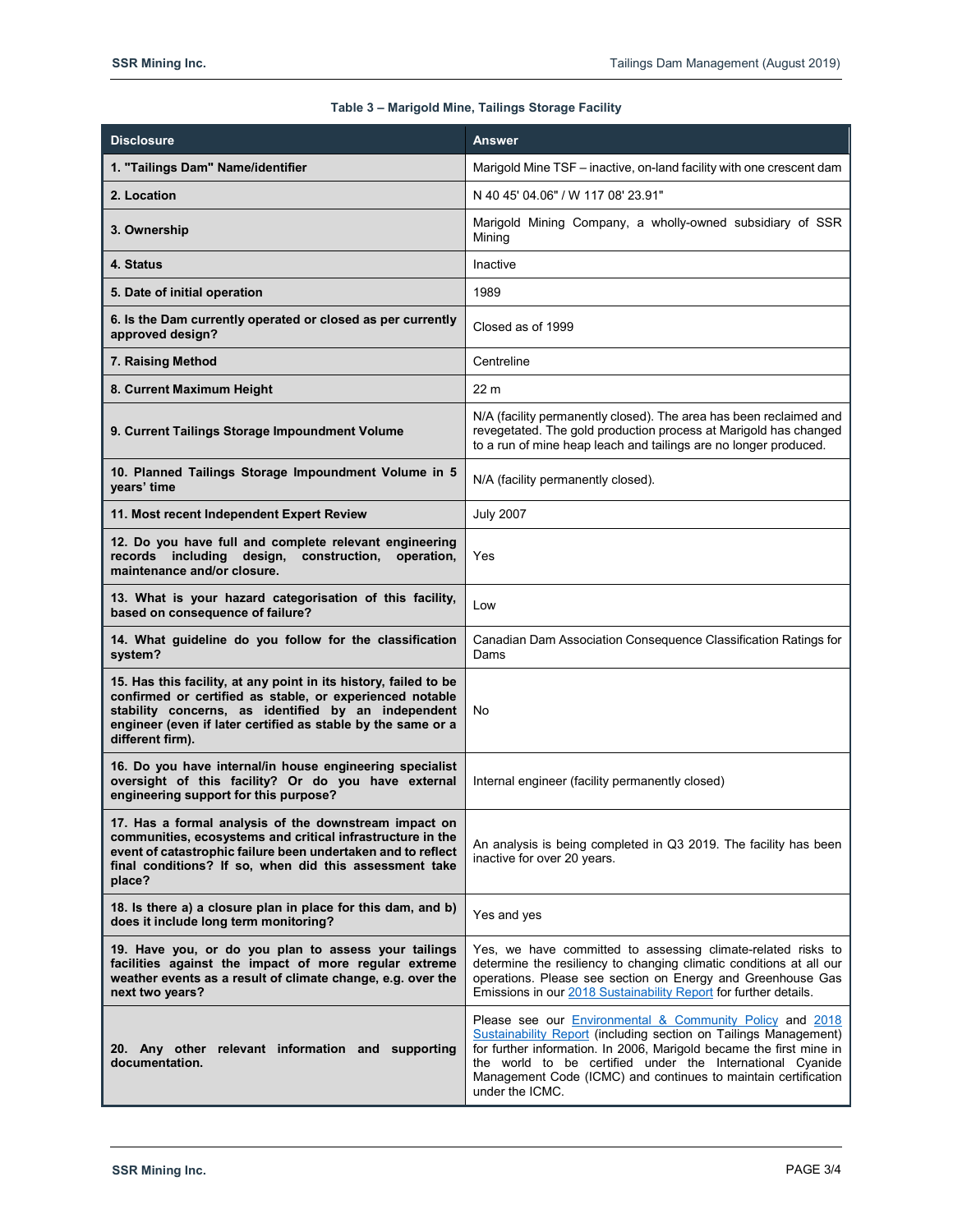### **Table 4 – Mina Pirquitas S.A., Pirquitas Tailings Dam**

| <b>Disclosure</b>                                                                                                                                                                                                                                                       | Answer                                                                                                                                                                                                                                                                 |
|-------------------------------------------------------------------------------------------------------------------------------------------------------------------------------------------------------------------------------------------------------------------------|------------------------------------------------------------------------------------------------------------------------------------------------------------------------------------------------------------------------------------------------------------------------|
| 1. "Tailings Dam" Name/identifier                                                                                                                                                                                                                                       | Mina Pirquitas S.A. - Pirquitas Tailings Dam                                                                                                                                                                                                                           |
| 2. Location                                                                                                                                                                                                                                                             | S 22 41' 48.09" / W 66 29' 17.72"                                                                                                                                                                                                                                      |
| 3. Ownership                                                                                                                                                                                                                                                            | Mina Pirquitas S.A., a wholly-owned subsidiary of Puna Operations<br>Inc., our 75% owned and operated joint venture                                                                                                                                                    |
| 4. Status                                                                                                                                                                                                                                                               | Inactive (water storage only)                                                                                                                                                                                                                                          |
| 5. Date of initial operation                                                                                                                                                                                                                                            | 2009                                                                                                                                                                                                                                                                   |
| 6. Is the Dam currently operated or closed as per currently<br>approved design?                                                                                                                                                                                         | Ceased use as of May 2019                                                                                                                                                                                                                                              |
| 7. Raising Method                                                                                                                                                                                                                                                       | Downstream                                                                                                                                                                                                                                                             |
| 8. Current Maximum Height                                                                                                                                                                                                                                               | 30 m                                                                                                                                                                                                                                                                   |
| 9. Current Tailings Storage Impoundment Volume                                                                                                                                                                                                                          | $8.8$ Mm <sup>3</sup>                                                                                                                                                                                                                                                  |
| 10. Planned Tailings Storage Impoundment Volume in 5<br>years' time                                                                                                                                                                                                     | N/A (facility inactive)                                                                                                                                                                                                                                                |
| 11. Most recent Independent Expert Review                                                                                                                                                                                                                               | September 2018                                                                                                                                                                                                                                                         |
| 12. Do you have full and complete relevant engineering<br>records including<br>design,<br>construction,<br>operation,<br>maintenance and/or closure.                                                                                                                    | Yes                                                                                                                                                                                                                                                                    |
| 13. What is your hazard categorisation of this facility,<br>based on consequence of failure?                                                                                                                                                                            | High                                                                                                                                                                                                                                                                   |
| 14. What guideline do you follow for the classification<br>system?                                                                                                                                                                                                      | Canadian Dam Association Consequence Classification Ratings for<br>Dams                                                                                                                                                                                                |
| 15. Has this facility, at any point in its history, failed to be<br>confirmed or certified as stable, or experienced notable<br>stability concerns, as identified by an independent<br>engineer (even if later certified as stable by the same or a<br>different firm). | Yes. The Stage 1 of the TSF was built on liquefiable soil, but the<br>further Stages (2A, 2B, 3, 4 and 5) corrected this instability.                                                                                                                                  |
| 16. Do you have internal/in house engineering specialist<br>oversight of this facility? Or do you have external<br>engineering support for this purpose?                                                                                                                | Internal and external (Ausenco) engineers                                                                                                                                                                                                                              |
| 17. Has a formal analysis of the downstream impact on<br>communities, ecosystems and critical infrastructure in the<br>event of catastrophic failure been undertaken and to reflect<br>final conditions? If so, when did this assessment take<br>place?                 | Yes (July 2016)                                                                                                                                                                                                                                                        |
| 18. Is there a) a closure plan in place for this dam, and b)<br>does it include long term monitoring?                                                                                                                                                                   | Yes and yes                                                                                                                                                                                                                                                            |
| 19. Have you, or do you plan to assess your tailings<br>facilities against the impact of more regular extreme<br>weather events as a result of climate change, e.g. over the<br>next two years?                                                                         | Yes, we have committed to assessing climate-related risks to<br>determine the resiliency to changing climatic conditions at all our<br>operations. Please see section on Energy and Greenhouse Gas<br>Emissions in our 2018 Sustainability Report for further details. |
| 20. Any other relevant information and supporting<br>documentation.                                                                                                                                                                                                     | Please see our Environmental & Community Policy and 2018<br><b>Sustainability Report (including section on Tailings Management)</b><br>for further information.                                                                                                        |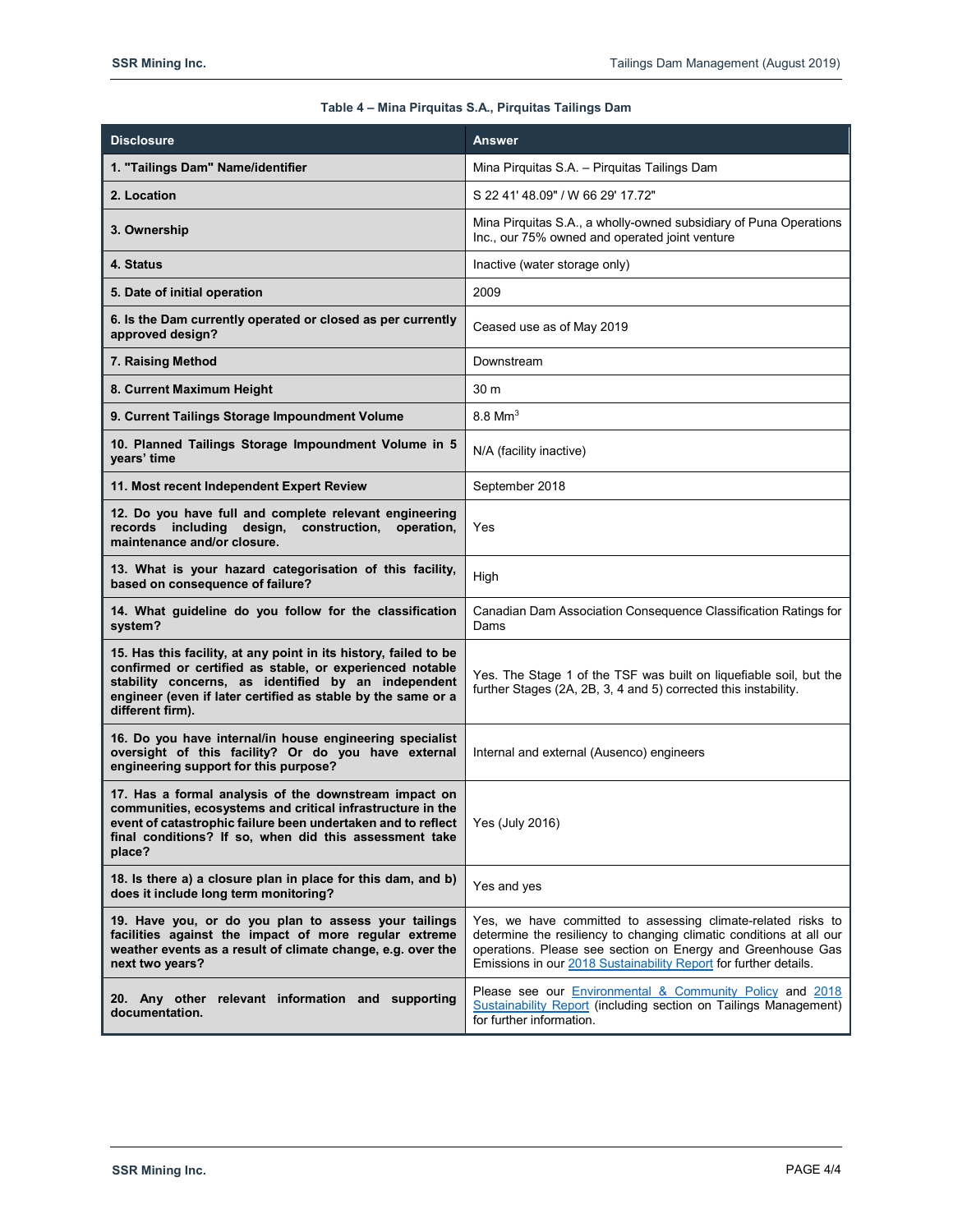

# **Message from President and Chief Executive Officer**

Alacer Gold is critically aware of the importance of sound Tailing Storage Facility ("TSF") design and management. We support the call for disclosure by the Investor Mining and Tailings Safety Initiative. Alacer publishes a Sustainability Report annually which provides a summary of our approach to tailings management along with information on how we manage sustainability across our business.

The TSF at our Çöpler Mine in Turkey is a downstream mass filled dam which became fully operational during the final quarter of 2018 with the startup of the Sulfide Plant. The technical specifications for the construction of the Çöpler TSF conform with both Turkish national requirements and accepted best practice standards for tailings facilities, including: World Bank Standards, Canadian Dam Association Safety guidelines, and Mining Association of Canada (MAC) Guide to the Management of Tailings Facilities. Further, the Çöpler TSF was designed to meet the best in class requirements for Class-I (hazardous) waste, though all of our tailings are classified as Class-II (non-hazardous). Further information on our tailings storage facility management can be found in our most recent Sustainability Report and in the answers to the attached questionnaire.

Kind Regards,

*"Rod Antal"*

Rodney P. Antal President and Chief Executive Officer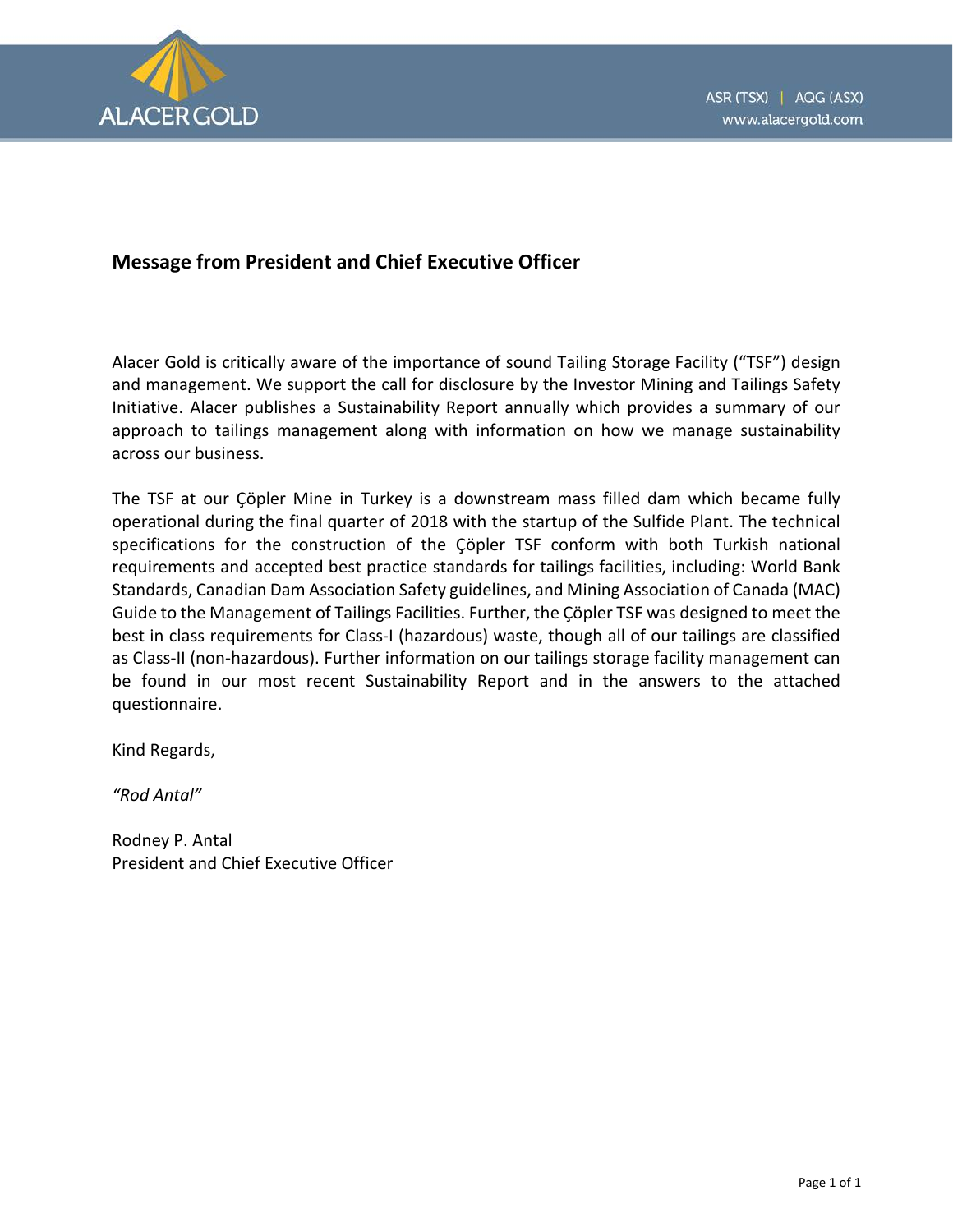### **Annex 2: Disclosure requirements**

Overview question:

Please:

a) Provide an overview of your tailings management system, and how you manage risk

b) Confirm whether your approach to tailings management has changed or will change in light of the recent tailings disasters at Brumadinho, Mariana, Mt Polly and others. Have you for example, reviewed all tailings storage facilities with upstream dam construction, and taken steps necessary to protect local communities and the environment e.g. buttressing, excavation?

|    | Question                                                                                                                                                                                                                                                                                                     | <b>Notes</b>                                                                                                                                                                                                                                                                                                                                                                     |            |
|----|--------------------------------------------------------------------------------------------------------------------------------------------------------------------------------------------------------------------------------------------------------------------------------------------------------------|----------------------------------------------------------------------------------------------------------------------------------------------------------------------------------------------------------------------------------------------------------------------------------------------------------------------------------------------------------------------------------|------------|
| 1. | "Tailings Facility" Name / Identifier                                                                                                                                                                                                                                                                        | <b>Cöpler Mine TSF</b>                                                                                                                                                                                                                                                                                                                                                           |            |
| 2. | Location                                                                                                                                                                                                                                                                                                     | 39.25.55N, 38.33.23E                                                                                                                                                                                                                                                                                                                                                             |            |
| 3. | Ownership                                                                                                                                                                                                                                                                                                    | Alacer Gold Madencilik A.S.<br>Lidya Madencilik Sanayi ve Ticaret A.Ş                                                                                                                                                                                                                                                                                                            | 80%<br>20% |
| 4. | <b>Status</b>                                                                                                                                                                                                                                                                                                | Active                                                                                                                                                                                                                                                                                                                                                                           |            |
| 5. | Date of initial operation                                                                                                                                                                                                                                                                                    | 26 September 2018                                                                                                                                                                                                                                                                                                                                                                |            |
| 6. | Is the dam currently operated or closed as per<br>currently approved design?                                                                                                                                                                                                                                 | In operation                                                                                                                                                                                                                                                                                                                                                                     |            |
| 7. | Raising method                                                                                                                                                                                                                                                                                               | <b>Downstream</b>                                                                                                                                                                                                                                                                                                                                                                |            |
| 8. | <b>Current Maximum Height</b>                                                                                                                                                                                                                                                                                | <b>75m</b>                                                                                                                                                                                                                                                                                                                                                                       |            |
| 9. | Current Tailings Storage Impoundment Volume                                                                                                                                                                                                                                                                  | At end of March 2019 total volume of solids and<br>liquids in the TSF was 1,859,752 m <sup>3</sup> (RL 1168.6)                                                                                                                                                                                                                                                                   |            |
|    | 10. Planned Tailings Storage Impoundment Volume<br>in 5 years' time                                                                                                                                                                                                                                          | Planned volume in TSF up until end of January<br>2024: 11,313,501m <sup>3</sup>                                                                                                                                                                                                                                                                                                  |            |
|    | 11. Most recent Independent Expert Review                                                                                                                                                                                                                                                                    | 18 December 2017 (During construction)<br>11-12 May 2019<br>Next review in May 2020                                                                                                                                                                                                                                                                                              |            |
|    | 12. Do you have full and complete relevant<br>engineering records including design,<br>construction, operation, maintenance, and/or<br>closure?                                                                                                                                                              | Yes                                                                                                                                                                                                                                                                                                                                                                              |            |
|    | 13. What is your hazard categorisation of this facility,<br>based on the consequence of failure?                                                                                                                                                                                                             | Significant                                                                                                                                                                                                                                                                                                                                                                      |            |
|    | 14. What guideline do you follow for the classification<br>system?                                                                                                                                                                                                                                           | <b>Cöpler TSF conforms with both Turkish national</b><br>requirements and accepted good practice standards<br>for tailings facilities, including; World Bank<br>Standards, Canadian Dam Association Safety<br>guidelines (Table 2-1, Dam Safety Guidelines, 2007,<br>2013 Edition), and Mining Association of Canada<br>(MAC) Guide to the Management of Tailings<br>Facilities. |            |
|    | 15. Has this facility, at any point in its history, failed<br>to be confirmed or certified as stable, or<br>experienced notable stability concerns, as<br>identified by an independent engineer (even if<br>later certified as stable by the same or different<br>firm).                                     | <b>No</b>                                                                                                                                                                                                                                                                                                                                                                        |            |
|    | 16. Do you have internal / in house engineering<br>specialists oversight of this facility? Or do you<br>have external engineering support for this<br>purpose.                                                                                                                                               | <b>Both</b>                                                                                                                                                                                                                                                                                                                                                                      |            |
|    | 17. Has a formal analysis of the downstream impact<br>on communities, ecosystems and critical<br>infrastructure in the event of catastrophic failure<br>been undertaken and to reflect final conditions? If<br>so when did this assessment take place?<br>18. Is there a) a closure plan for this dam and b) | <b>Yes</b><br>August 2016, as part of the ESIA relating to the<br><b>Copler Sulphide Expansion Project.</b><br>Yes.                                                                                                                                                                                                                                                              |            |
|    | does it include long term monitoring?                                                                                                                                                                                                                                                                        |                                                                                                                                                                                                                                                                                                                                                                                  |            |